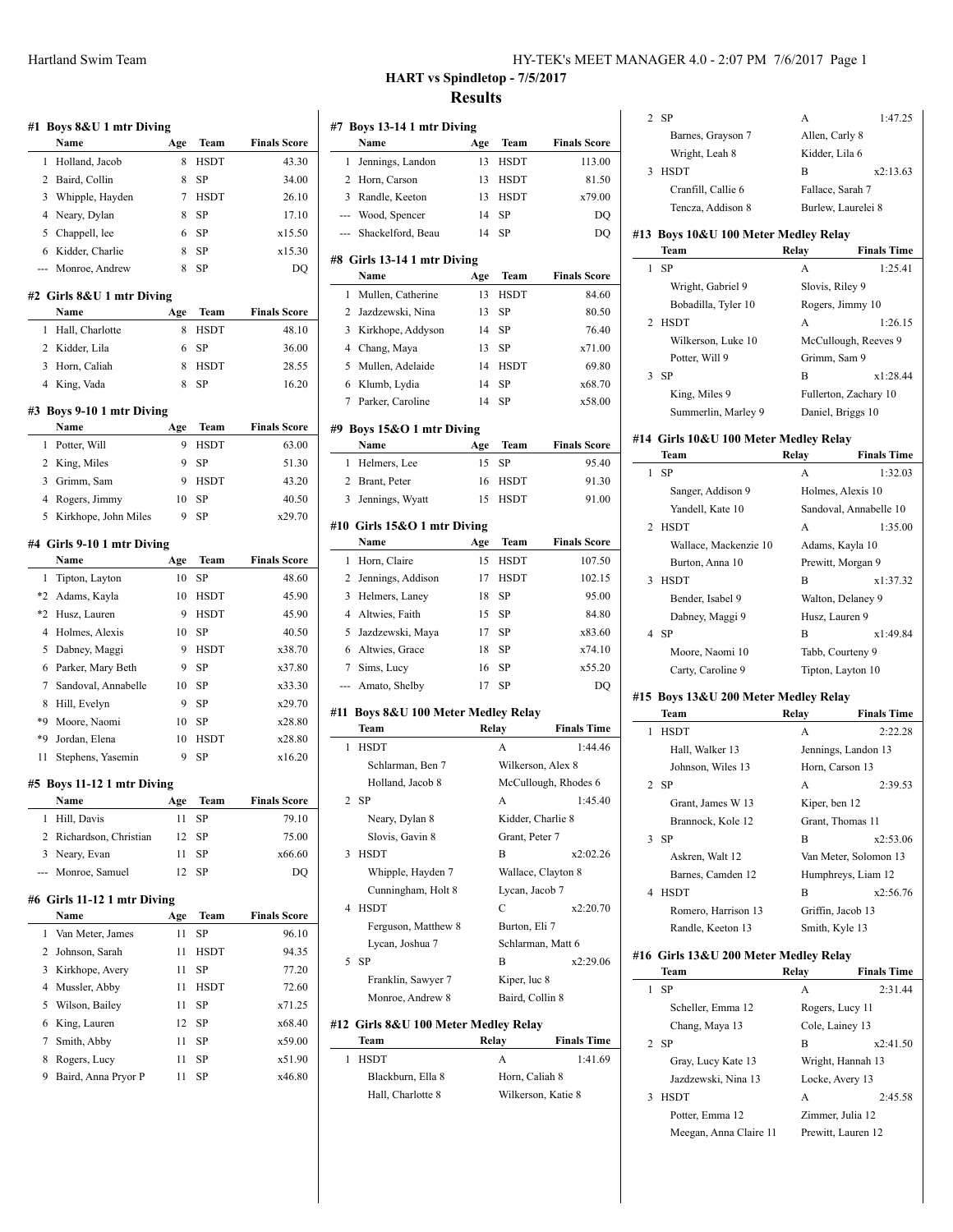|     | (#16 Girls 13&U 200 Meter Medley Relay) |       |                    |                      |
|-----|-----------------------------------------|-------|--------------------|----------------------|
| 4   | <b>HSDT</b>                             |       | В                  | x3:12.47             |
|     | Mullen, Catherine 13                    |       |                    | Hetzel-Ebben, Mia 11 |
|     | Padgett, Avery 12                       |       |                    | Whipple, Hadley 13   |
| #17 | <b>Boys 200 Meter Medley Relay</b>      |       |                    |                      |
|     | Team                                    | Relay |                    | <b>Finals Time</b>   |
| 1   | SP                                      |       | A                  | 2:04.56              |
|     | Brannock, Kaleb 14                      |       | Barnes, Tristan 17 |                      |
|     | Scanlon, Scott 16                       |       | Locke, Jack 15     |                      |
| 2   | <b>HSDT</b>                             |       | A                  | 2:09.34              |
|     | Whipple, Holden 14                      |       |                    | Jennings, Wyatt 15   |
|     | Hall, Vaughn 17                         |       | Hall, Conner 15    |                      |
| 3   | SP                                      |       | B                  | x2:20.97             |
|     | Helmers, Lee 15                         |       | Petter, Hayden 15  |                      |
|     | Gray, Cooper B 14                       |       | Fisher, Will 15    |                      |
|     |                                         |       |                    |                      |
|     | #18 Girls 200 Meter Medley Relay        | Relay |                    |                      |
|     | Team<br>SP                              |       |                    | <b>Finals Time</b>   |
| 1   |                                         |       | A                  | 2:21.88              |
|     | Grunwald, Abby 14                       |       | Dunn, Lauren 18    |                      |
|     | Washbish, Kara 16                       |       |                    | Gray, Emma Grace 14  |
| 2   | <b>HSDT</b>                             |       | A                  | 2:27.25              |
|     | Ezell, Caroline 18                      |       |                    | Jennings, Addison 17 |
|     | Weber, Katelyn 14                       |       | Horn, Claire 15    |                      |
| 3   | SP                                      |       | В                  | x2:29.97             |
|     | Prewitt, Abigail 16                     |       |                    | Helmers, Laney 18    |
|     | Collins, Erin 18                        |       |                    | Parker, Caroline 14  |
| 4   | <b>HSDT</b>                             |       | В                  | x2:47.13             |
|     | Roth, Hannah 14                         |       | Lycan, Reese 14    |                      |
|     | Hostetter, Hayley 14                    |       | Padgett, Ellis 14  |                      |
|     | #19 Boys 6&U 25 Meter Free              |       |                    |                      |
|     | Name                                    |       |                    | <b>Finals Time</b>   |
|     |                                         | Age   | Team               |                      |
|     | 1 McCullough, Rhodes                    | 6     | <b>HSDT</b>        | 24.15                |
|     | 2 Schlarman, Matt                       | 6     | HSDT               | 28.21                |
|     | 3 Williams, Griffith                    | 6     | SP                 | 30.97                |
| 4   | Pickett, Owen                           | 6     | SP                 | 33.75                |
| 5   | Zimmer, Joshua                          | 6     | HSDT               | x42.20               |
| 6   | Chappell, lee                           | 6     | SP                 | x52.22               |
|     | --- Cunningham, Charlie                 | 6     | HSDT               | X38.91               |
|     | --- Anderkin, Avery                     | 5     | HSDT               | X49.59               |
|     | --- Xenos, George                       | 5     | HSDT               | X1:00.39             |
|     | --- Lewis, Henry                        | 4     | <b>HSDT</b>        | X1:30.15             |
|     | --- Chapman, Elijah                     | 5     | <b>HSDT</b>        | X2:01.35             |
|     | #20 Girls 6&U 25 Meter Free             |       |                    |                      |
|     | Name                                    | Age   | Team               | <b>Finals Time</b>   |
| 1   | Kidder, Lila                            | 6     | SP                 | 25.00                |
| 2   | Cranfill, Callie                        | 6     | <b>HSDT</b>        | 28.25                |
| 3   | Oldham, Asha                            | 6     | SP                 | 34.44                |
| 4   | Lankford, Katie                         | 6     | SP                 | x34.55               |
| 5   | Bernardi, Claire                        | 6     | SP                 | x35.25               |
| 6   | Husz, Katelyn                           | 6     | HSDT               | 37.89                |
| 7   | Young, Lily                             | 6     | <b>HSDT</b>        | x40.66               |
| 8   | McDonald, Clark                         | 6     | SP                 | x44.44               |
| 9   | Stephens, Emily                         | 6     | SP                 | x48.57               |
| 10  | Meredith, Emma                          | 4     | SP                 | x57.87               |

## **HART vs Spindletop - 7/5/2017 Results**

| ---            | Bender, Haddie                      | 5   | HSDT        | X48.56             |
|----------------|-------------------------------------|-----|-------------|--------------------|
|                | McIntyre, Sara                      | 6   | <b>HSDT</b> | X53.46             |
|                |                                     |     |             |                    |
| #21            | Boys 7-8 25 Meter Free              |     |             |                    |
|                | Name                                | Age | Team        | <b>Finals Time</b> |
| 1              | Holland, Jacob                      | 8   | <b>HSDT</b> | J19.97             |
| 2              | Grant, Peter                        | 7   | SP          | J20.00             |
| 3              | Slovis, Gavin                       | 8   | SP          | J19.94             |
| $\overline{4}$ | Schlarman, Ben                      | 7   | HSDT        | 20.41              |
| 5              | Wilkerson, Alex                     | 8   | HSDT        | x21.72             |
| $*6$           | Kidder, Charlie                     | 8   | <b>SP</b>   | x21.94             |
| *6             | Neary, Dylan                        | 8   | <b>SP</b>   | xJ23.47            |
| 8              | Franklin, Sawyer                    | 7   | <b>SP</b>   | x28.22             |
| 9              | Meredith, Ben                       | 7   | SP          | x30.22             |
| 10             | Kiper, luc                          | 8   | SP          | x35.60             |
| 11             | Holmes, Aiden                       | 7   | SP          | x36.68             |
| ---            | Lycan, Jacob                        | 7   | <b>HSDT</b> | X22.65             |
| ---            | Cunningham, Holt                    | 8   | <b>HSDT</b> | X23.41             |
| ---            | Wallace, Clayton                    | 8   | <b>HSDT</b> | X24.58             |
| ---            | Whipple, Hayden                     | 7   | <b>HSDT</b> | X24.83             |
| ---            | Ferguson, Matthew                   | 8   | <b>HSDT</b> | X25.83             |
| ---            | Lycan, Joshua                       | 7   | HSDT        | X26.89             |
| ---            | Reeves, Mitchell                    | 7   | <b>HSDT</b> | X32.69             |
| ---            | Burton, Eli                         | 7   | <b>HSDT</b> | X32.77             |
| ---            | McIntyre, Benny                     | 8   | HSDT        | X32.78             |
| ---            | Addington, Aidan                    | 7   | HSDT        | X43.94             |
| ---            | Baird, Collin                       | 8   | <b>SP</b>   | DQ                 |
|                |                                     |     |             |                    |
|                | #22 Girls 7-8 25 Meter Free         |     |             |                    |
|                | Name                                | Age | Team        | <b>Finals Time</b> |
| 1              | Hall, Charlotte                     | 8   | <b>HSDT</b> | 19.00              |
| 2              | Blackburn, Ella                     | 8   | <b>HSDT</b> | 21.26              |
| 3              | Wright, Leah                        | 8   | SP          | 22.56              |
| $\overline{4}$ | King, Vada                          | 8   | SP          | 24.46              |
| 5              | Wilkerson, Katie                    | 8   | HSDT        | x26.45             |
| 6              | Allen, Carly                        | 8   | SP          | x27.81             |
| 7              | Williams, Harper                    | 8   | SP          | x28.31             |
| 8              | Barnes, Grayson                     | 7   | SP          | x28.71             |
| 9              | Sanger, Ainsley                     | 7   | SP          | x36.78             |
| 10             | Stinson, Riley                      | 8   | SP          | x37.22             |
| 11             | Larkin, Elliette                    | 7   | SP          | x41.07             |
| 12             | Bernardi, Charlotte                 | 8   | SP          | x42.56             |
| ---            | Tencza, Addison                     | 8   | <b>HSDT</b> | X24.03             |
| ---            | Horn, Caliah                        | 8   | HSDT        | X27.85             |
|                | --- Fallace, Sarah                  | 7   | HSDT        | X29.06             |
| ---            | Linville, Kaitlyn                   | 7   | <b>HSDT</b> | X30.02             |
| ---            | Burlew, Laurelei                    | 8   | <b>HSDT</b> | X30.40             |
| ---            | Xenos, Natalia                      | 7   | HSDT        | X34.13             |
|                | --- Linville, Karson                | 7   | HSDT        | X34.20             |
| ---            | Sackleh, Margaux                    | 8   | HSDT        | X34.26             |
|                |                                     |     |             |                    |
|                | #23 Boys 9-10 25 Meter Free<br>Name | Age | Team        | <b>Finals Time</b> |
| 1              |                                     | 10  | SP          | J17.53             |
|                | Daniel, Briggs                      | 9   |             |                    |
| 2<br>3         | Grimm, Sam                          |     | HSDT        | J17.59             |
|                | Rogers, Jimmy                       | 10  | SP          | J17.69             |
| $\overline{4}$ | Hostetter, Will                     | 9   | HSDT        | J18.44             |
| *5             | Potter, Will                        | 9   | <b>HSDT</b> | xJ17.46            |
|                |                                     |     |             |                    |

| $*5$    | Fullerton, Zachary                   | 10        | SP          | x17.84             |
|---------|--------------------------------------|-----------|-------------|--------------------|
| *6      | Yorba, Grayson                       | 10        | SP          | x18.00             |
| $*6$    | Wright, Gabriel                      | 9         | SP          | xJ18.15            |
| 9       | Slovis, Riley                        | 9         | SP          | x18.91             |
| 10      | Summerlin, Marley                    | 9         | SP          | x19.28             |
| 11      | King, Miles                          | 9         | SP          | x19.59             |
| 12      | Merchant, Nate                       | 10        | SP          | x19.84             |
| 13      | Kirkhope, John Miles                 | 9         | SP          | x21.75             |
| 14      | Jayne, Landon                        | 10        | SP          | x23.69             |
| 15      | Winkler, Luke                        | 9         | <b>SP</b>   | x24.75             |
| 16      | Pickett, Jasper                      | 9         | SP          | x25.32             |
| 17      | Steede, Nicholas                     | 9         | SP          | x27.89             |
| 18      | Bracken, Liam                        | 9         | <b>SP</b>   | x27.96             |
| 19      | Housman, Will                        | 9         | SP          | x34.56             |
| ---     | Wilkerson, Luke                      | 10        | HSDT        | X18.84             |
|         | --- McCullough, Reeves               | 9         | <b>HSDT</b> | X20.26             |
|         | --- Reeves, Jack                     | 9         | HSDT        | X21.56             |
|         | --- Sigler, Chase                    | 9         | <b>HSDT</b> | X37.06             |
|         |                                      |           |             |                    |
|         | #24 Girls 9-10 25 Meter Free         |           |             |                    |
|         | Name                                 | Age       | <b>Team</b> | <b>Finals Time</b> |
| 1       | Holmes, Alexis                       | 10        | SP          | 17.60              |
| 2       | Prewitt, Morgan                      | 9         | HSDT        | 18.53              |
| 3       | Wallace, Mackenzie                   | 10        | <b>HSDT</b> | 18.90              |
| 4       | Burton, Anna                         | 10        | <b>HSDT</b> | x19.83             |
| 5       | Sandoval, Annabelle                  | 10        | SP          | 20.62              |
| 6       | Tipton, Layton                       | 10        | SP          | x21.06             |
| 7       | Yandell, Kate                        | 10        | SP          | x21.28             |
| 8       | Carty, Caroline                      | 9         | SP          | x22.18             |
|         | Sanger, Addison                      | 9         | SP          | x23.47             |
| 9       |                                      |           |             |                    |
| 10      | Tabb, Courteny                       | 9         | SP          | x24.65             |
| 11      | Hiler, Ellie                         | 9         | SP          | x24.87             |
| 12      | Needham, Bella                       | 9         | SP          | x25.19             |
| 13      | Parker, Mary Beth                    | 9         | SP          | x25.91             |
| 14      | Moore, Naomi                         | 10        | SP          | x26.22             |
| 15      | Stephens, Yasemin                    | 9         | SP          | x26.44             |
| 16      | Johnson, Lucy                        | 9         | SP          | x28.03             |
| 17      | Harmon, Kennedy                      | 9         | SP          | x29.71             |
| 18      | Boyd, Eleanor                        | 9         | SP          | x31.87             |
| ---     | Falace, Abby                         | 10        | HSDT        | X20.51             |
|         | --- Adams, Kayla                     | 10        | HSDT        | X20.77             |
|         | --- Bender, Isabel                   | 9         | <b>HSDT</b> | X21.83             |
|         | --- Walton, Delaney                  | 9         | HSDT        | X22.19             |
|         | --- Husz, Lauren                     | 9         | <b>HSDT</b> | X23.46             |
|         | --- Dabney, Maggi                    | 9         | <b>HSDT</b> | X23.53             |
| ---     | Hensley, Kathryn                     | 9         | HSDT        | X27.96             |
| ---     | Wombles, Delaynie                    | 9         | HSDT        | X28.89             |
|         |                                      |           |             |                    |
|         | #25 Boys 11-12 50 Meter Free<br>Name |           |             |                    |
| 1       |                                      | Age<br>12 | Team        | <b>Finals Time</b> |
| 2       | Brannock, Kole                       |           | SP          | 31.31              |
|         | Grant, Thomas                        | 11        | SP          | J36.03             |
| *3      | Wright, Michael                      | 11        | SP          | x35.46             |
| $*3$    | Yates, Camden                        | 12        | HSDT        | J39.97             |
| $*_{4}$ | Kiper, ben                           | 12        | SP          | x36.03             |
| $*_{4}$ | Schlarman, Joe                       | 11        | <b>HSDT</b> | J40.03             |
| 5<br>6  | Humphreys, Liam<br>Askren, Walt      | 12<br>12  | SP<br>SP    | xJ31.88<br>x36.25  |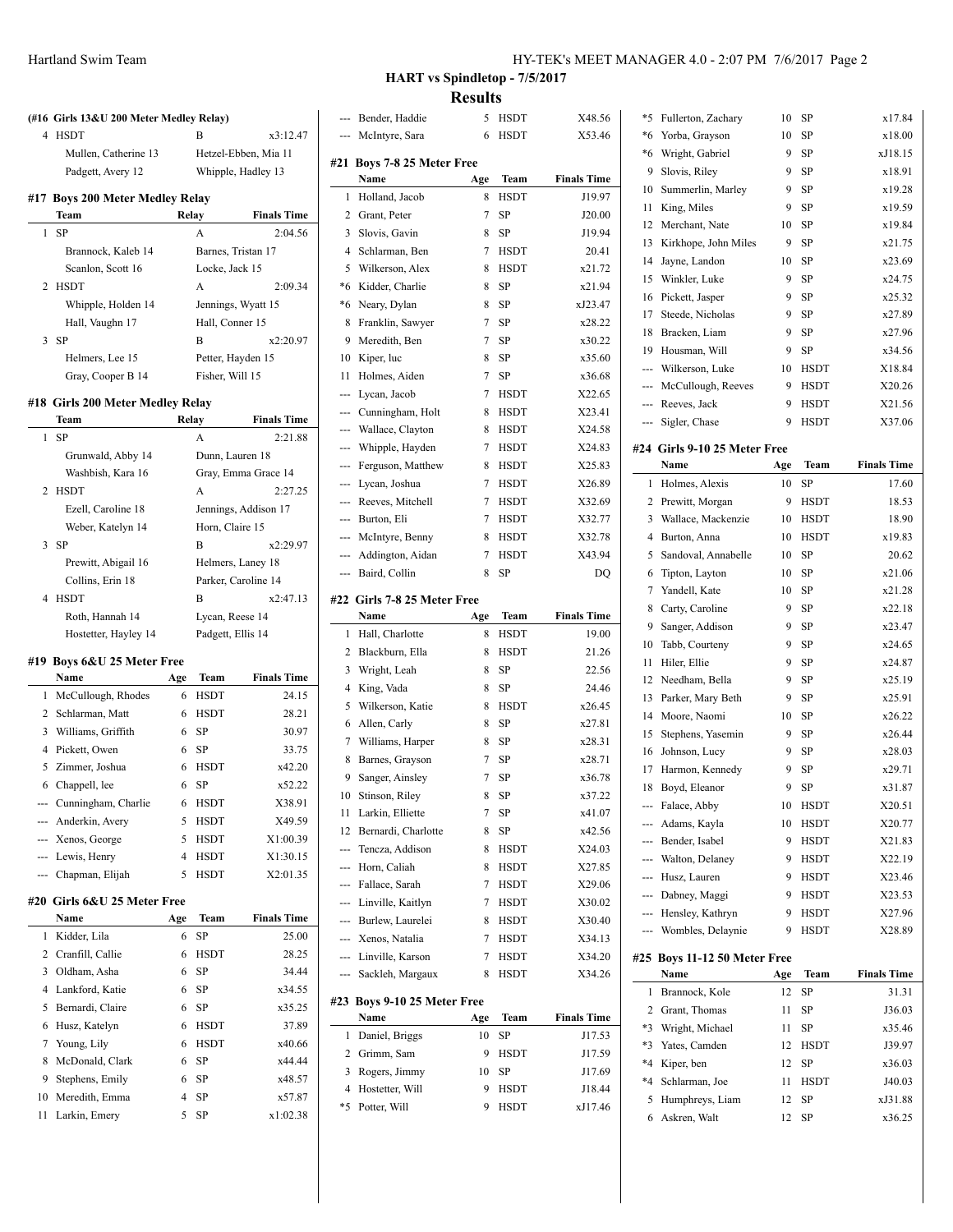|                | (#25 Boys 11-12 50 Meter Free) |     |             |                    |
|----------------|--------------------------------|-----|-------------|--------------------|
| 7              | Yorba, Alden                   | 12  | SP          | x38.19             |
| 8              | Richardson, Christian          | 12  | SP          | x38.56             |
| 9              | Neary, Evan                    | 11  | SP          | x38.57             |
| 10             | Yorba, Cian                    | 12  | <b>SP</b>   | x38.66             |
| 11             | Eggleston, Blake               | 11  | SP          | x39.25             |
| 14             | Bernard, Jack                  | 11  | SP          | x40.19             |
|                | 15 Merchant, Devin             | 11  | SP          | x41.00             |
|                |                                |     |             |                    |
|                | #26 Girls 11-12 50 Meter Free  |     |             |                    |
|                | Name                           | Age | Team        | <b>Finals Time</b> |
| $\mathbf{1}$   | Scheller, Emma                 | 12  | SP          | 33.78              |
| $\overline{c}$ | Prewitt, Lauren                | 12  | <b>HSDT</b> | 34.71              |
| 3              | Meegan, Anna Claire            | 11  | <b>HSDT</b> | 34.81              |
| 4              | Potter, Emma                   | 12  | <b>HSDT</b> | x35.91             |
| 5              | Daniel, Hutton                 | 11  | SP          | 36.22              |
| 6              | Rogers, Lucy                   | 11  | SP          | x36.35             |
| $\overline{7}$ | King, Lauren                   | 12  | SP          | x36.56             |
| 8              | Housman, Caroline              | 11  | SP          | x37.81             |
| 9              | Askren, Emma                   | 12  | SP          | x38.07             |
| 10             | Van Meter, James               | 11  | SP          | x38.81             |
| 11             | Baird, Anna Pryor P            | 11  | SP          | x39.12             |
| 12             | Gray, Sarah Beth               | 11  | <b>SP</b>   | x39.13             |
| 13             | Wilson, Bailey                 | 11  | <b>SP</b>   | x41.74             |
| 14             | Kirkhope, Avery                | 11  | SP          | x43.19             |
| 15             | Garcia, Cailes                 | 12  | SP          | x43.39             |
| 16             | Boyd, Kathleen                 | 11  | SP          | x44.78             |
| 17             | Byrne, Marian                  | 12  | SP          | x45.00             |
| 18             | Pierce, Vivian                 | 11  | <b>SP</b>   | x45.25             |
| 19             | Flynn, Addison                 | 11  | SP          | x48.44             |
| 20             | Smith, Abby                    | 11  | SP          | x49.00             |
| 21             | Schnelle, Samantha             | 11  | SP          | x53.09             |
| 22             | Allen, Kendall                 | 11  | SP          | x54.53             |
| 23             | Rogers, Abby                   | 11  | SP          | x1:02.69           |
|                | Zimmer, Julia                  | 12  | <b>HSDT</b> | X37.83             |
|                | Hetzel-Ebben, Mia              | 11  | <b>HSDT</b> | X39.77             |
| ---            | Padgett, Avery                 | 12  | <b>HSDT</b> | X41.21             |
| $-$            | Romero, Isabel                 | 11  | <b>HSDT</b> | X45.07             |
| $- - -$        | Sackleh, Marielle              | 11  | <b>HSDT</b> | X46.88             |
| ---            | Xenos, Ava                     | 12  | <b>HSDT</b> | X46.94             |
|                | #27 Boys 13-14 50 Meter Free   |     |             |                    |
|                | Name                           | Age | Team        | <b>Finals Time</b> |
| 1              | Brannock, Kaleb                | 14  | SP          | 28.25              |
|                |                                |     |             |                    |

| 1 | Brannock, Kaleb      | 14 | SP          | 28.25  |
|---|----------------------|----|-------------|--------|
|   | 2 Jennings, Landon   | 13 | <b>HSDT</b> | 28.46  |
| 3 | Hall, Walker         | 13 | <b>HSDT</b> | 29.96  |
|   | 4 Gray, Cooper B     | 14 | <b>SP</b>   | 30.40  |
|   | 5 Whipple, Holden    | 14 | <b>HSDT</b> | x30.45 |
|   | 6 Schnelle, Cameron  | 14 | SP          | x33.59 |
|   | 7 Grant, James W     | 13 | SP          | x36.59 |
|   | 8 Van Meter, Solomon | 13 | <b>SP</b>   | x39.38 |
|   | --- Johnson, Wiles   | 13 | <b>HSDT</b> | X31.03 |
|   | --- Griffin, Jacob   | 13 | <b>HSDT</b> | X32.53 |
|   | --- Horn, Carson     | 13 | <b>HSDT</b> | X33.16 |
|   | --- Adams, Brayden   | 14 | <b>HSDT</b> | X37.45 |
|   | --- Romero, Harrison | 13 | <b>HSDT</b> | X37.59 |
|   | --- Smith, Kyle      | 13 | <b>HSDT</b> | X39.13 |

#### HY-TEK's MEET MANAGER 4.0 - 2:07 PM 7/6/2017 Page 3

**HART vs Spindletop - 7/5/2017 Results**

| ---            | Randle, Keeton                | 13  | HSDT        | X39.63             |
|----------------|-------------------------------|-----|-------------|--------------------|
|                | Adams, Luke                   | 13  | <b>HSDT</b> | X44.47             |
|                |                               |     |             |                    |
|                | #28 Girls 13-14 50 Meter Free |     |             |                    |
|                | Name                          | Age | Team        | <b>Finals Time</b> |
| 1              | Grunwald, Abby                | 14  | SP          | 30.79              |
| 2              | Cole, Lainey                  | 13  | SP          | 32.25              |
| 3              | Gray, Emma Grace              | 14  | SP          | x32.43             |
| 4              | Weber, Katelyn                | 14  | HSDT        | 33.50              |
| 5              | Locke, Avery                  | 13  | <b>SP</b>   | x34.65             |
| 6              | Gray, Lucy Kate               | 13  | SP          | x34.81             |
| 7              | Parker, Caroline              | 14  | SP          | x34.82             |
| 8              | Lycan, Reese                  | 14  | <b>HSDT</b> | 35.07              |
| 9              | Garcia, Chambers              | 14  | SP          | x35.21             |
| 10             | Jazdzewski, Nina              | 13  | SP          | x35.69             |
| 11             | Roth, Hannah                  | 14  | <b>HSDT</b> | x35.82             |
| 12             | Wright, Hannah                | 13  | SP          | x36.59             |
| 13             | Woodward, Ellen               | 14  | SP          | x37.27             |
| 14             | Scanlon, Emily                | 13  | SP          | x37.64             |
| 15             | Wright, Amy                   | 13  | SP          | x38.72             |
| 16             | Yandell, Allison              | 13  | SP          | x39.34             |
| ---            | Whipple, Hadley               | 13  | <b>HSDT</b> | X36.28             |
| ---            | Padgett, Ellis                | 14  | <b>HSDT</b> | X36.56             |
| ---            | Maines, Megan                 | 13  | <b>HSDT</b> | X39.20             |
| ---            | Mullen, Adelaide              | 14  | <b>HSDT</b> | X40.08             |
| ---            | Mullen, Catherine             | 13  | <b>HSDT</b> | X40.64             |
|                |                               |     |             |                    |
|                | #29 Boys 50 Meter Free        |     |             |                    |
|                |                               |     |             |                    |
|                | Name                          | Age | Team        | <b>Finals Time</b> |
| 1              | Scanlon, Scott                | 16  | SP          | 25.32              |
| 2              | Barnes, Tristan               | 17  | SP          | 27.12              |
| 3              | Jennings, Wyatt               | 15  | <b>HSDT</b> | J27.57             |
| $\overline{4}$ | Hall, Conner                  | 15  | <b>HSDT</b> | J27.45             |
| 5              | Hall, Vaughn                  | 17  | <b>HSDT</b> | xJ27.57            |
| 6              | Locke, Jack                   | 15  | SP          | x28.38             |
| 7              | Petter, Hayden                | 15  | SP          | x29.32             |
| 8              | Fisher, Will                  | 15  | SP          | x31.53             |
| 9              | Helmers, Lee                  | 15  | SP          | x32.06             |
| ---            | Brant, Peter                  | 16  | <b>HSDT</b> | X32.70             |
| ---            | Moore, Matthew                | 15  | <b>HSDT</b> | X35.44             |
|                |                               |     |             |                    |
|                | #30 Girls 50 Meter Free       |     |             |                    |
|                | <b>Name</b>                   | Age | Team        | <b>Finals Time</b> |
| 1              | Dunn, Lauren                  | 18  | <b>SP</b>   | 30.25              |
| 2              | Jennings, Addison             | 17  | <b>HSDT</b> | 30.63              |
| 3              | Horn, Claire                  | 15  | <b>HSDT</b> | 31.96              |
| $\overline{4}$ | Prewitt, Abigail              | 16  | SP          | J33.00             |
| *5             | Ezell, Caroline               | 18  | <b>HSDT</b> | xJ32.03            |
| *5             | Washbish, Kara                | 16  | SP          | x32.57             |
| 6              | Collins, Erin                 | 18  | SP          | xJ34.68            |
| 7              | Wesley, Alexandra             | 15  | SP          | x34.31             |
| 9              | Helmers, Laney                | 18  | SP          | x35.40             |
| 10             | Jazdzewski, Maya              | 17  | SP          | x35.51             |
| 11             | Altwies, Faith                | 15  | SP          | x37.94             |
| 12             | Altwies, Grace                | 18  | SP          | x38.25             |
| 13             | Sims, Lucy                    | 16  | SP          | x40.38             |

 $\overline{a}$ 

l.

|                                                                                                                                                                                                                                                                                                                                                                                                                                                                            | #31 Boys 6&U 25 Meter Back          |                |              |                             |
|----------------------------------------------------------------------------------------------------------------------------------------------------------------------------------------------------------------------------------------------------------------------------------------------------------------------------------------------------------------------------------------------------------------------------------------------------------------------------|-------------------------------------|----------------|--------------|-----------------------------|
|                                                                                                                                                                                                                                                                                                                                                                                                                                                                            | Name                                | Age            | Team         | <b>Finals Time</b>          |
| 1                                                                                                                                                                                                                                                                                                                                                                                                                                                                          | McCullough, Rhodes                  | 6              | <b>HSDT</b>  | 29.00                       |
| 2                                                                                                                                                                                                                                                                                                                                                                                                                                                                          | Williams, Griffith                  | 6              | SP           | 31.15                       |
| 3                                                                                                                                                                                                                                                                                                                                                                                                                                                                          | Pickett, Owen                       | 6              | <b>SP</b>    | 37.12                       |
| 4                                                                                                                                                                                                                                                                                                                                                                                                                                                                          | Chappell, lee                       | 6              | SP           | x52.23                      |
| 5                                                                                                                                                                                                                                                                                                                                                                                                                                                                          | Cunningham, Charlie                 | 6              | <b>HSDT</b>  | 54.84                       |
| 6                                                                                                                                                                                                                                                                                                                                                                                                                                                                          | Zimmer, Joshua                      | 6              | <b>HSDT</b>  | x1:05.76                    |
| ---                                                                                                                                                                                                                                                                                                                                                                                                                                                                        | Schlarman, Matt                     | 6              | <b>HSDT</b>  | X58.34                      |
|                                                                                                                                                                                                                                                                                                                                                                                                                                                                            |                                     |                |              |                             |
|                                                                                                                                                                                                                                                                                                                                                                                                                                                                            | #32 Girls 6&U 25 Meter Back<br>Name |                |              |                             |
|                                                                                                                                                                                                                                                                                                                                                                                                                                                                            |                                     | Age            | Team         | <b>Finals Time</b>          |
| 1                                                                                                                                                                                                                                                                                                                                                                                                                                                                          | Kidder, Lila                        | 6              | SP           | 29.34                       |
| 2                                                                                                                                                                                                                                                                                                                                                                                                                                                                          | Cranfill, Callie                    | 6              | <b>HSDT</b>  | J36.96                      |
| 3                                                                                                                                                                                                                                                                                                                                                                                                                                                                          | McDonald, Clark                     | 6              | SP           | J45.55                      |
| 4                                                                                                                                                                                                                                                                                                                                                                                                                                                                          | Husz, Katelyn                       | 6              | <b>HSDT</b>  | J50.33                      |
| 5                                                                                                                                                                                                                                                                                                                                                                                                                                                                          | Young, Lily                         | 6              | <b>HSDT</b>  | xJ51.64                     |
| 6                                                                                                                                                                                                                                                                                                                                                                                                                                                                          | Lankford, Katie                     | 6              | SP           | xJ34.10                     |
| 7                                                                                                                                                                                                                                                                                                                                                                                                                                                                          | Bernardi. Claire                    | 6              | SP           | x52.13                      |
| 8                                                                                                                                                                                                                                                                                                                                                                                                                                                                          | Meredith, Emma                      | $\overline{4}$ | SP           | x1:40.94                    |
| 9                                                                                                                                                                                                                                                                                                                                                                                                                                                                          | Klyachkin, Kensie                   | 6              | SP           | x2:04.34                    |
| ---                                                                                                                                                                                                                                                                                                                                                                                                                                                                        | Stephens, Emily                     | 6              | SP           | DQ                          |
|                                                                                                                                                                                                                                                                                                                                                                                                                                                                            | #33 Boys 7-8 25 Meter Back          |                |              |                             |
|                                                                                                                                                                                                                                                                                                                                                                                                                                                                            | Name                                | Age            | Team         | <b>Finals Time</b>          |
| 1                                                                                                                                                                                                                                                                                                                                                                                                                                                                          | Grant, Peter                        | $\overline{7}$ | SP           | 24.56                       |
| 2                                                                                                                                                                                                                                                                                                                                                                                                                                                                          | Wilkerson, Alex                     | 8              | <b>HSDT</b>  | 26.52                       |
| 3                                                                                                                                                                                                                                                                                                                                                                                                                                                                          | Neary, Dylan                        | 8              | SP           | 28.57                       |
| 4                                                                                                                                                                                                                                                                                                                                                                                                                                                                          | Kidder, Charlie                     | 8              | SP           | x29.81                      |
| 5                                                                                                                                                                                                                                                                                                                                                                                                                                                                          | Whipple, Hayden                     | 7              | <b>HSDT</b>  | 30.38                       |
| 6                                                                                                                                                                                                                                                                                                                                                                                                                                                                          | Schlarman, Ben                      | 7              | <b>HSDT</b>  | x31.33                      |
| 7                                                                                                                                                                                                                                                                                                                                                                                                                                                                          | Baird, Collin                       | 8              | SP           | x33.81                      |
| 8                                                                                                                                                                                                                                                                                                                                                                                                                                                                          | Franklin, Sawyer                    | 7              | SP           | x34.88                      |
| 9                                                                                                                                                                                                                                                                                                                                                                                                                                                                          | Kiper, luc                          | 8              | SP           | x37.37                      |
| 10                                                                                                                                                                                                                                                                                                                                                                                                                                                                         | Holmes, Aiden                       | 7              | SP           | x39.38                      |
| 11                                                                                                                                                                                                                                                                                                                                                                                                                                                                         | Meredith, Ben                       | 7              | SP           | x41.13                      |
| 12                                                                                                                                                                                                                                                                                                                                                                                                                                                                         | Housman, Harry                      | 8              | SP           | x48.57                      |
| 13                                                                                                                                                                                                                                                                                                                                                                                                                                                                         | Addington, Aidan                    | 7              | <b>HSDT</b>  | x1:07.37                    |
| ---                                                                                                                                                                                                                                                                                                                                                                                                                                                                        | Ferguson, Matthew                   | 8              | <b>HSDT</b>  | X32.12                      |
|                                                                                                                                                                                                                                                                                                                                                                                                                                                                            | Wallace, Clayton                    | 8              | <b>HSDT</b>  | X33.33                      |
| ---                                                                                                                                                                                                                                                                                                                                                                                                                                                                        | Lycan, Jacob                        | 7              | HSDT         | X33.71                      |
| ---                                                                                                                                                                                                                                                                                                                                                                                                                                                                        | Cunningham, Holt                    | 8              | HSDT         | X37.39                      |
| $\frac{1}{2} \left( \frac{1}{2} \right) \left( \frac{1}{2} \right) \left( \frac{1}{2} \right) \left( \frac{1}{2} \right) \left( \frac{1}{2} \right) \left( \frac{1}{2} \right) \left( \frac{1}{2} \right) \left( \frac{1}{2} \right) \left( \frac{1}{2} \right) \left( \frac{1}{2} \right) \left( \frac{1}{2} \right) \left( \frac{1}{2} \right) \left( \frac{1}{2} \right) \left( \frac{1}{2} \right) \left( \frac{1}{2} \right) \left( \frac{1}{2} \right) \left( \frac$ | Reeves, Mitchell                    | 7              | HSDT         | X39.09                      |
|                                                                                                                                                                                                                                                                                                                                                                                                                                                                            | --- Lycan, Joshua                   | 7              | HSDT         | X39.72                      |
|                                                                                                                                                                                                                                                                                                                                                                                                                                                                            | --- McIntyre, Benny                 | 8              | <b>HSDT</b>  | X42.22                      |
|                                                                                                                                                                                                                                                                                                                                                                                                                                                                            | --- Burton, Eli                     | 7              | <b>HSDT</b>  | XDQ                         |
|                                                                                                                                                                                                                                                                                                                                                                                                                                                                            |                                     |                |              |                             |
|                                                                                                                                                                                                                                                                                                                                                                                                                                                                            | #34 Girls 7-8 25 Meter Back<br>Name |                |              |                             |
| 1                                                                                                                                                                                                                                                                                                                                                                                                                                                                          |                                     | Age<br>8       | Team<br>HSDT | <b>Finals Time</b><br>20.78 |
|                                                                                                                                                                                                                                                                                                                                                                                                                                                                            | Hall, Charlotte                     | 8              |              |                             |
| 2                                                                                                                                                                                                                                                                                                                                                                                                                                                                          | Blackburn, Ella                     |                | HSDT         | 24.47                       |
| 3                                                                                                                                                                                                                                                                                                                                                                                                                                                                          | Wright, Leah                        | 8              | SP           | 24.56                       |
| 4                                                                                                                                                                                                                                                                                                                                                                                                                                                                          | Wilkerson, Katie                    | 8              | HSDT         | x29.13                      |
| 5                                                                                                                                                                                                                                                                                                                                                                                                                                                                          | Williams, Harper                    | 8              | SP           | 32.00                       |
| 6                                                                                                                                                                                                                                                                                                                                                                                                                                                                          | King, Vada                          | 8              | SP           | x33.43                      |
| 7                                                                                                                                                                                                                                                                                                                                                                                                                                                                          | Allen, Carly                        | 8              | SP           | x36.50                      |
| 8                                                                                                                                                                                                                                                                                                                                                                                                                                                                          | Barnes, Grayson                     | 7              | SP           | x36.81                      |
| 9                                                                                                                                                                                                                                                                                                                                                                                                                                                                          | Bernardi, Charlotte                 | 8              | SP           | x43.82                      |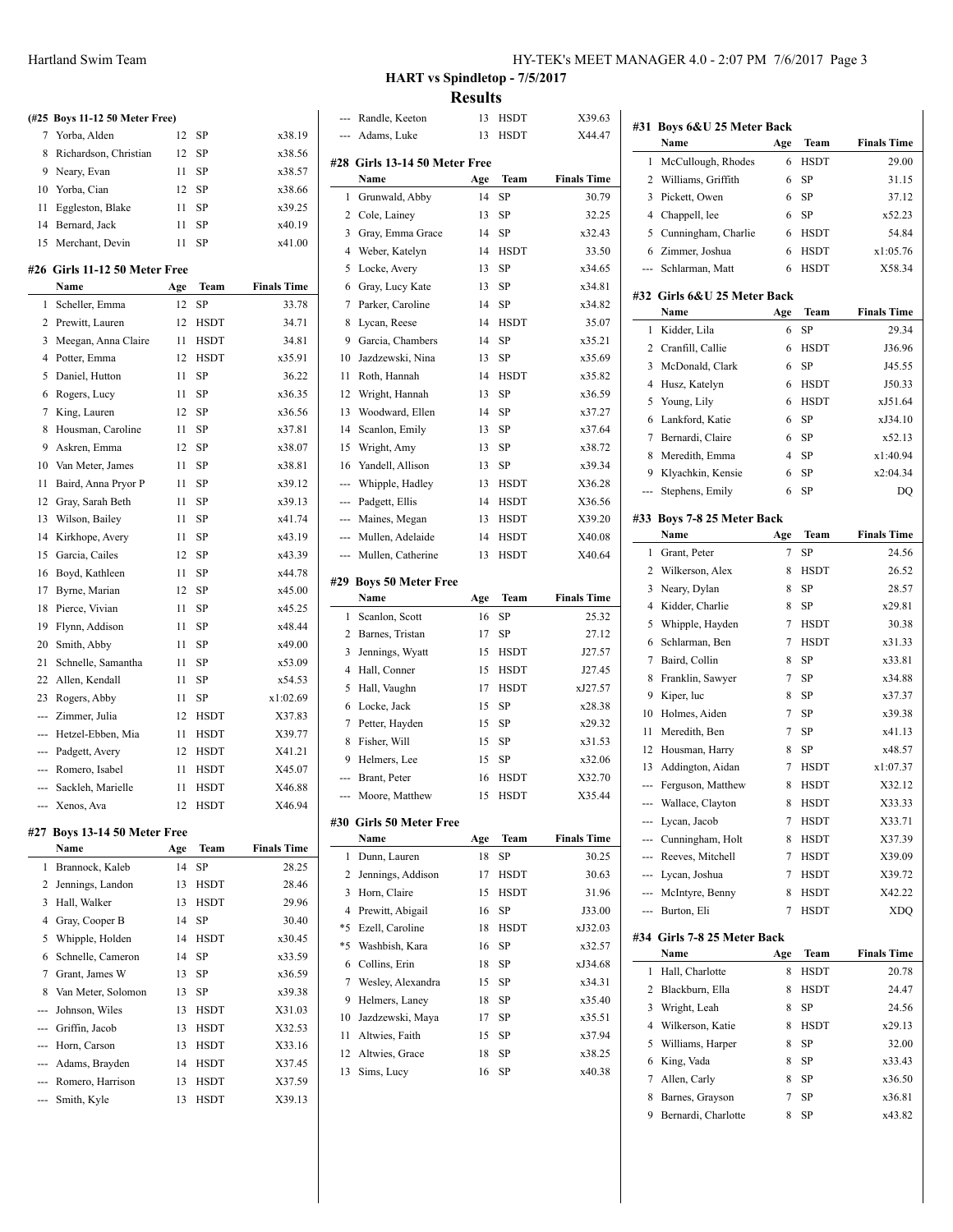|     | (#34 Girls 7-8 25 Meter Back) |     |             |                    |
|-----|-------------------------------|-----|-------------|--------------------|
| 10  | Stinson, Riley                | 8   | SP          | x50.66             |
| --- | Tencza, Addison               | 8   | <b>HSDT</b> | X31.20             |
|     | --- Horn, Caliah              | 8   | HSDT        | X33.01             |
|     | --- Linville, Kaitlyn         | 7   | <b>HSDT</b> | X34.01             |
| --- | Burlew, Laurelei              | 8   | <b>HSDT</b> | X34.58             |
|     | --- Fallace, Sarah            | 7   | <b>HSDT</b> | X37.78             |
| --- | Xenos, Natalia                | 7   | <b>HSDT</b> | X41.31             |
| --- | Linville, Karson              | 7   | HSDT        | X41.91             |
|     | --- Sackleh, Margaux          | 8   | <b>HSDT</b> | X45.83             |
| --- | Larkin, Elliette              | 7   | SP          | DQ                 |
|     | #35 Boys 9-10 25 Meter Back   |     |             |                    |
|     | Name                          | Age | Team        | <b>Finals Time</b> |
| 1   | Potter, Will                  | 9   | <b>HSDT</b> | 21.82              |
| 2   | Daniel, Briggs                | 10  | SP          | 22.72              |
| 3   | Hostetter, Will               | 9   | <b>HSDT</b> | 23.78              |
| 4   | Wilkerson, Luke               | 10  | HSDT        | x23.85             |
| 5   | Yorba, Grayson                | 10  | SP          | 24.18              |
| 6   | Merchant, Nate                | 10  | <b>SP</b>   | x24.56             |
| 7   | Grimm, Sam                    | 9   | <b>HSDT</b> | x24.58             |
| 8   | King, Miles                   | 9   | <b>SP</b>   | x24.59             |
| 9   | Summerlin, Marley             | 9   | SP          | x25.07             |
| 10  | Jayne, Landon                 | 10  | <b>SP</b>   | x25.59             |
| 11  | Winkler, Luke                 | 9   | SP          | x29.77             |
| 12  | Kirkhope, John Miles          | 9   | SP          | x30.50             |
| 13  | Steede, Nicholas              | 9   | SP          | x33.01             |
| 14  | Bracken, Liam                 | 9   | SP          | x34.12             |
| 15  | Pickett, Jasper               | 9   | SP          | x38.38             |
| 16  | Housman, Will                 | 9   | SP          | x39.03             |
| --- | Reeves, Jack                  | 9   | <b>HSDT</b> | X26.09             |
| --- | Sigler, Chase                 | 9   | <b>HSDT</b> | X46.15             |
|     | $\sim$ $\sim$                 |     |             |                    |

#### **#36 Girls 9-10 25 Meter Back**

|              | Name                | Age | Team        | <b>Finals Time</b> |
|--------------|---------------------|-----|-------------|--------------------|
| $\mathbf{1}$ | Prewitt, Morgan     | 9   | <b>HSDT</b> | J25.13             |
| 2            | Bender, Isabel      | 9   | <b>HSDT</b> | 24.96              |
| 3            | Sandoval, Annabelle | 10  | SP          | J24.91             |
| 4            | Wallace, Mackenzie  | 10  | <b>HSDT</b> | x25.71             |
| 5            | Sanger, Addison     | 9   | <b>SP</b>   | J26.44             |
| 6            | Tipton, Layton      | 10  | <b>SP</b>   | xJ26.12            |
| 7            | Tabb, Courteny      | 9   | SP          | x26.78             |
| 8            | Carty, Caroline     | 9   | SP          | x27.75             |
| 9            | Hiler, Ellie        | 9   | SP          | x28.91             |
| 10           | Needham, Bella      | 9   | SP          | x29.82             |
| 11           | Stephens, Yasemin   | 9   | SP          | x30.84             |
| 12           | Parker, Mary Beth   | 9   | <b>SP</b>   | x30.94             |
| 13           | Moore, Naomi        | 10  | SP          | x31.47             |
| 14           | Harmon, Kennedy     | 9   | <b>SP</b>   | x33.06             |
| 15           | Johnson, Lucy       | 9   | SP          | x39.19             |
| 16           | Boyd, Eleanor       | 9   | SP          | x40.35             |
| $- - -$      | Falace, Abby        | 10  | <b>HSDT</b> | X24.65             |
| ---          | Burton, Anna        | 10  | <b>HSDT</b> | X27.33             |
| ---          | Husz, Lauren        | 9   | <b>HSDT</b> | X30.40             |
| ---          | Wombles, Delaynie   | 9   | <b>HSDT</b> | X30.44             |
|              | Adams, Kayla        | 10  | <b>HSDT</b> | X30.64             |
| ---          | Hensley, Kathryn    | 9   | <b>HSDT</b> | X39.14             |

## **Name Age Team** 1 Brannock, Kole 12 SP 2 Eggleston, Blake 11 SP 3 Wright, Michael 11 SP 4 Askren, Walt 12 SP 5 Merchant, Devin 11 SP 6 Bernard, Jack 11 SP 7 Schlarman, Joe 11 HSDT 8 Humphreys, Liam 12 SP 9 Yorba, Cian 12 SP 10 Yorba, Alden 12 SP 11 Richardson, Christian 12 SP 12 Yates, Camden 12 HSDT **#38 Girls 11-12 50 Meter Back Name Age Team** 1 Scheller, Emma 12 SP 2 Meegan, Anna Claire 11 HSDT 3 King, Lauren 12 SP 4 Rogers, Lucy 11 SP 5 Potter, Emma 12 HSDT \*6 Zimmer, Julia 12 HSDT \*6 Gray, Sarah Beth 11 SP 7 Van Meter, James 11 SP 8 Kirkhope, Avery 11 SP 9 Garcia, Cailes 12 SP 10 Wilson, Bailey 11 SP 11 Baird, Anna Pryor P 11 SP 12 Askren, Emma 12 SP 13 Pierce, Vivian 11 SP 14 Byrne, Marian 12 SP 15 Boyd, Kathleen 11 SP 16 Smith, Abby 11 SP 17 Schnelle, Samantha 11 SP 18 Allen, Kendall 11 SP 20 Rogers, Abby 11 SP --- Hetzel-Ebben, Mia 11 HSDT --- Romero, Isabel 11 HSDT Sackleh, Marielle 11 HSDT --- Xenos, Ava 12 HSDT --- Housman, Caroline 11 SP **#39 Boys 13-14 50 Meter Back Name Age Team** 1 Brannock, Kaleb 14 SP 2 Jennings, Landon 13 HSDT 3 Hall, Walker 13 HSDT 4 Johnson, Wiles 13 HSDT 5 Grant, James W 13 SP 6 Van Meter, Solomon 13 SP --- Griffin, Jacob 13 HSDT --- Romero, Harrison 13 HSDT --- Smith, Kyle 13 HSDT --- Adams, Luke 13 HSDT

37.82 x38.50 x42.34 x43.16 x43.94

x45.35  $x45.60$ 

x46.22 x46.94 x48.69 x49.89  $x52.69$ X46.82 X51.70  $X56.40$ 

x39.34 x40.28 x40.59 X52.84

x42.04 x45.12 x45.62 x45.94 x46.76 x48.15 x55.06

J32.34  $J29.00$ x34.94 x47.22

### **HART vs Spindletop - 7/5/2017 Results**

**#37 Boys 11-12 50 Meter Back**

| <b>Finals Time</b> |                | #40 Girls 13-14 50 Meter Back<br>Name |           |                     |                             |
|--------------------|----------------|---------------------------------------|-----------|---------------------|-----------------------------|
| 37.06              | 1              | Grunwald, Abby                        | Age<br>14 | Team<br>SP          | <b>Finals Time</b><br>35.44 |
| 42.50              |                | 2 Gray, Emma Grace                    | 14        |                     | 37.82                       |
|                    |                |                                       |           | SP                  | x38.50                      |
| x44.19             |                | 3 Cole, Lainey                        | 13        | SP                  |                             |
| x45.03             |                | 4 Gray, Lucy Kate                     | 13        | SP                  | x42.34                      |
| x46.84             | 5              | Locke, Avery                          | 13        | SP                  | x43.16                      |
| x49.28             |                | 6 Wright, Amy                         | 13        | SP                  | x43.94                      |
| 51.89              | 7              | Lycan, Reese                          | 14        | <b>HSDT</b>         | 44.62                       |
| x52.68             | 8              | Wright, Hannah                        | 13        | SP                  | x45.35                      |
| x53.58             |                | 9 Parker, Caroline                    | 14        | SP                  | x45.60                      |
| x54.03             |                | 10 Mullen, Adelaide                   | 14        | <b>HSDT</b>         | 46.08                       |
| x54.25             | 11             | Scanlon, Emily                        | 13        | SP                  | x46.22                      |
| 56.64              | 12             | Jazdzewski, Nina                      | 13        | SP                  | x46.94                      |
|                    |                | 13 Hostetter, Hayley                  | 14        | <b>HSDT</b>         | x48.69                      |
| <b>Finals Time</b> |                | 14 Padgett, Ellis                     | 14        | <b>HSDT</b>         | x49.89                      |
| 39.22              |                | 15 Yandell, Allison                   | 13        | SP                  | x52.69                      |
| 43.34              |                | --- Whipple, Hadley                   | 13        | HSDT                | X46.82                      |
| 44.73              |                | --- Mullen, Catherine                 | 13        | <b>HSDT</b>         | X51.70                      |
| x45.25             |                | --- Maines, Megan                     | 13        | HSDT                | X56.40                      |
| J1:12.45           |                | #41 Boys 50 Meter Back                |           |                     |                             |
| xJ46.53            |                | Name                                  | Age       | Team                | <b>Finals Time</b>          |
| x48.31             |                | 1 Hall, Vaughn                        | 17        | <b>HSDT</b>         | 32.89                       |
| x48.47             |                | 2 Hall, Conner                        | 15        | <b>HSDT</b>         | 33.90                       |
| x48.66             |                | 3 Locke, Jack                         | 15        | SP                  | 34.51                       |
| x51.45             |                | 4 Fisher, Will                        | 15        | SP                  | 38.60                       |
| x51.75             | 5              | Thomason, Connor                      | 17        | SP                  | x39.34                      |
| x52.37             |                | 6 Helmers, Lee                        | 15        | SP                  | x40.28                      |
| x55.47             | 7              | Brant, Peter                          | 16        | <b>HSDT</b>         | x40.59                      |
| x55.94             | ---            | Moore, Matthew                        | 15        | HSDT                | X52.84                      |
| x56.15             |                |                                       |           |                     |                             |
| x57.31             |                | #42 Girls 50 Meter Back               |           |                     | <b>Finals Time</b>          |
| x58.44             |                | Name<br>1 Jennings, Addison           | Age       | Team<br><b>HSDT</b> |                             |
| x58.82             |                |                                       | 17        |                     | 36.52                       |
| x1:12.33           |                |                                       |           |                     |                             |
|                    |                | 2 Washbish, Kara                      | 16        | SP                  | 37.19                       |
| x1:16.44           |                | 3 Wesley, Alexandra                   | 15        | SP                  | 40.03                       |
| X50.39             |                | 4 Ezell, Caroline                     | 18        | <b>HSDT</b>         | 40.40                       |
| X51.97             |                | 5 Collins, Erin                       | 18        | SP                  | x42.04                      |
| X52.89             | 6              | Altwies, Grace                        | 18        | SP                  | x45.12                      |
| X1:05.51           | 7              | Altwies, Faith                        | 15        | SP                  | x45.62                      |
| DQ                 | 8              | Helmers, Laney                        | 18        | SP                  | x45.94                      |
|                    | 9              | Jazdzewski, Maya                      | 17        | SP                  | x46.76                      |
|                    | 10             | Sims, Lucy                            | 16        | SP                  | x48.15                      |
| <b>Finals Time</b> | 11             | Mullen, Mollie                        | 17        | HSDT                | x55.06                      |
| 30.06              |                | #43 Boys 8&U 25 Meter Fly             |           |                     |                             |
| J35.44             |                | Name                                  | Age       | Team                | <b>Finals Time</b>          |
| J34.89             | 1              | Holland, Jacob                        | 8         | <b>HSDT</b>         | 26.35                       |
| x37.32             | $\mathbf{2}$   | Slovis, Gavin                         | 8         | SP                  | 27.18                       |
| 47.62              |                | 3 Kidder, Charlie                     | 8         | SP                  | J32.34                      |
| x51.50             | $\overline{4}$ | Schlarman, Ben                        | 7         | HSDT                | J29.00                      |
| X41.66             | 5              | Lycan, Joshua                         | 7         | <b>HSDT</b>         | x34.94                      |
| X42.50             | 6              | Monroe, Andrew                        | 8         | SP                  | x47.22                      |
| X52.96<br>X57.37   |                | Kiper, luc                            | 8         | SP                  | DQ                          |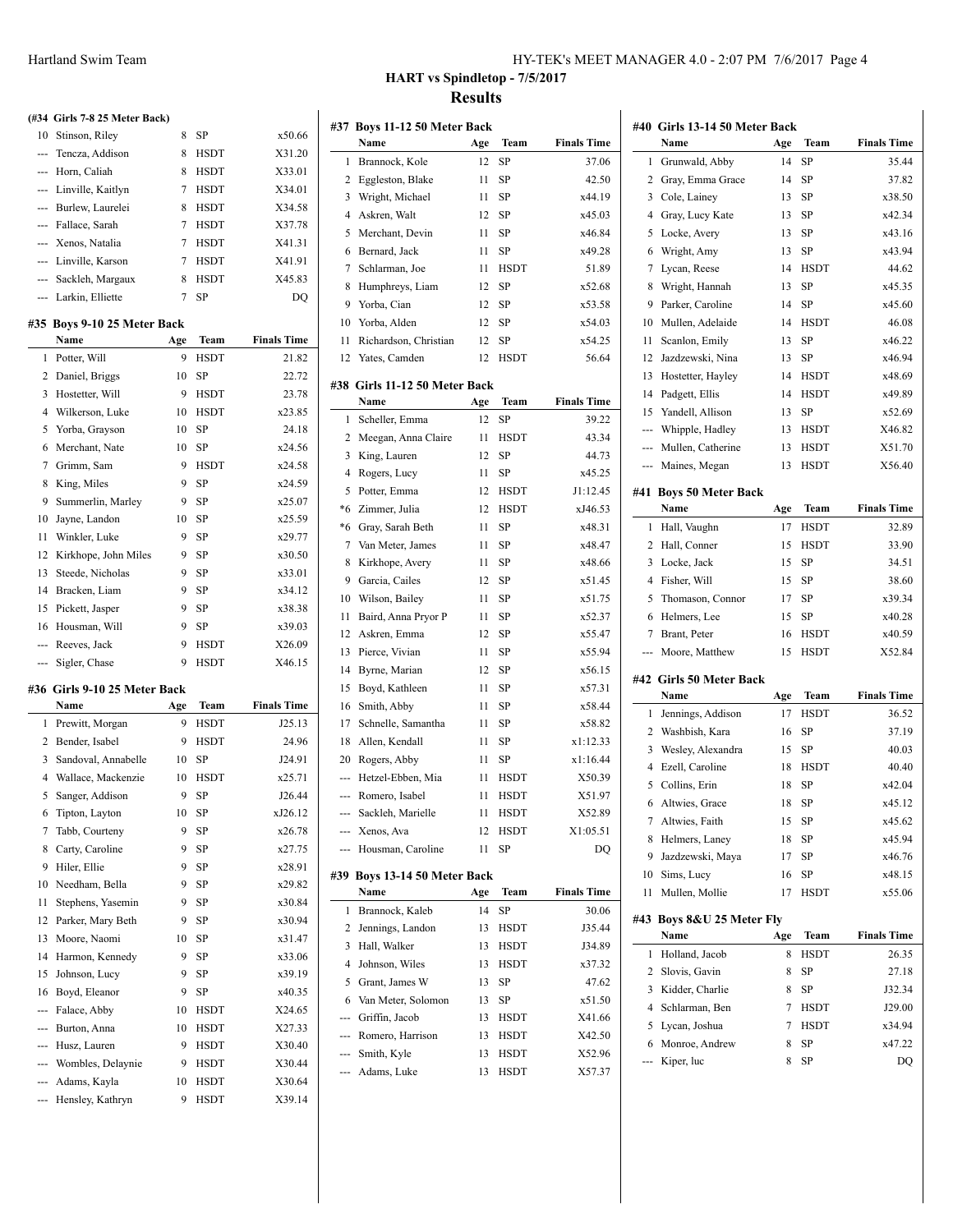|                          | #44  Girls 8&U 25 Meter Fly<br>Name |          | Team        | <b>Finals Time</b> |
|--------------------------|-------------------------------------|----------|-------------|--------------------|
| 1                        | Hall, Charlotte                     | Age<br>8 | <b>HSDT</b> | 21.39              |
| 2                        | Wright, Leah                        | 8        | SP          | 21.54              |
| 3                        | Blackburn, Ella                     | 8        | <b>HSDT</b> | 29.28              |
| 4                        | King, Vada                          | 8        | <b>SP</b>   | 31.60              |
| 5                        | Tencza, Addison                     | 8        | <b>HSDT</b> | x33.47             |
| 6                        | Williams, Harper                    | 8        | <b>SP</b>   | x33.93             |
| 7                        | Stinson, Riley                      | 8        | SP          | x47.12             |
| 8                        | Lankford, Katie                     | 6        | <b>SP</b>   | x55.71             |
|                          |                                     |          |             |                    |
| #45                      | Boys 9-10 25 Meter Fly              |          |             |                    |
|                          | Name                                | Age      | Team        | <b>Finals Time</b> |
| 1                        | Yorba, Grayson                      | 10       | SP          | 19.71              |
| 2                        | Rogers, Jimmy                       | 10       | SP          | 20.31              |
| 3                        | Fullerton, Zachary                  | 10       | SP          | x20.66             |
| 4                        | Potter, Will                        | 9        | <b>HSDT</b> | 20.97              |
| 5                        | McCullough, Reeves                  | 9        | <b>HSDT</b> | 21.50              |
| 6                        | Wright, Gabriel                     | 9        | <b>SP</b>   | x22.38             |
| 7                        | Hostetter, Will                     | 9        | <b>HSDT</b> | x23.02             |
| 8                        | Slovis, Riley                       | 9        | <b>SP</b>   | x23.75             |
| 9                        | Summerlin, Marley                   | 9        | SP          | x23.78             |
| 10                       | Merchant, Nate                      | 10       | SP          | x26.68             |
| 11                       | Jayne, Landon                       | 10       | SP          | x27.25             |
| 12                       | King, Miles                         | 9        | SP          | x30.26             |
| 13                       | Steede, Nicholas                    | 9        | SP          | x30.27             |
| 14                       | Kirkhope, John Miles                | 9        | SP          | x30.52             |
| 15                       | Winkler, Luke                       | 9        | SP          | x34.59             |
| 16                       | Pickett, Jasper                     | 9        | SP          | x42.62             |
| ---                      | Grimm, Sam                          | 9        | <b>HSDT</b> | X21.53             |
| ---                      | Housman, Will                       | 9        | SP          | DQ                 |
|                          | #46 Girls 9-10 25 Meter Fly         |          |             |                    |
|                          | Name                                | Age      | Team        | <b>Finals Time</b> |
| 1                        | Holmes, Alexis                      | 10       | SP          | 20.81              |
| 2                        | Yandell, Kate                       | 10       | SP          | 23.06              |
| 3                        | Tipton, Layton                      | 10       | SP          | xJ25.96            |
| 4                        | Wallace, Mackenzie                  | 10       | <b>HSDT</b> | J25.28             |
| 5                        | Prewitt, Morgan                     | 9        | <b>HSDT</b> | 27.48              |
| 6                        | Burton, Anna                        | 10       | <b>HSDT</b> | x28.76             |
| 7                        | Hiler, Ellie                        | 9        | SP          | x28.84             |
| 8                        | Carty, Caroline                     | 9        | SP          | x29.90             |
| 9                        | Johnson, Lucy                       | 9        | SP          | x31.53             |
| 10                       | Parker, Mary Beth                   | 9        | SP          | x32.06             |
| 11                       | Harmon, Kennedy                     | 9        | SP          | x32.56             |
| ---                      | Dabney, Maggi                       | 9        | HSDT        | X25.97             |
| ---                      | Walton, Delaney                     | 9        | HSDT        | X29.45             |
| $\overline{\phantom{a}}$ | Bender, Isabel                      | 9        | <b>HSDT</b> | X29.83             |
| ---                      | Needham, Bella                      | 9        | SP          | DQ                 |
|                          |                                     |          |             |                    |
| #47                      | Boys 11-12 50 Meter Fly             |          |             |                    |
|                          | Name                                | Age      | Team        | <b>Finals Time</b> |
| 1                        | Brannock, Kole                      | 12       | SP          | 34.47              |
| $\overline{c}$           | Grant, Thomas                       | 11       | SP          | 40.16              |
| 3                        | Kiper, ben                          | 12       | SP          | x41.00             |
| 4                        | Eggleston, Blake                    | 11<br>12 | SP<br>SP    | x43.46<br>x44.68   |
| 5                        | Askren, Walt                        |          |             |                    |

Wright, Michael 11 SP x46.62

# **HART vs Spindletop - 7/5/2017 Results**

| 7        | Richardson, Christian                    | 12        | SP                  | x50.00             |
|----------|------------------------------------------|-----------|---------------------|--------------------|
| 8        | Yorba, Alden                             | 12        | SP                  | x50.62             |
| 9        | Merchant, Devin                          | 11        | SP                  | x51.15             |
| 10       | Yorba, Cian                              | 12        | SP                  | x51.56             |
| 11       | Neary, Evan                              | 11        | SP                  | x55.19             |
| 12       | Yates, Camden                            | 12        | HSDT                | 58.39              |
| 13       | Schlarman, Joe                           | 11        | <b>HSDT</b>         | 58.96              |
|          | #48 Girls 11-12 50 Meter Fly<br>Name     | Age       | Team                | <b>Finals Time</b> |
| 1        | Scheller, Emma                           | 12        | SP                  | 37.53              |
| *2       | Daniel, Hutton                           | 11        | SP                  | 41.25              |
| $*2$     | Meegan, Anna Claire                      | 11        | <b>HSDT</b>         | J41.69             |
| 3        | Garcia, Cailes                           | 12        | SP                  | xJ43.53            |
| 4        | King, Lauren                             | 12        | SP                  | xJ44.03            |
| 5        | Prewitt, Lauren                          | 12        | HSDT                | J49.56             |
| *6       | Housman, Caroline                        | 11        | SP                  | x46.65             |
| *6       | Potter, Emma                             | 12        | <b>HSDT</b>         | xJ49.53            |
| 7        | Baird, Anna Pryor P                      | 11        | SP                  | x46.96             |
| 8        | Kirkhope, Avery                          | 11        | SP                  | x47.53             |
| 11       | Byrne, Marian                            | 12        | SP                  | x50.60             |
| 12       | Van Meter, James                         | 11        | SP                  | x51.25             |
| 13       | Wilson, Bailey                           | 11        | SP                  | x51.72             |
| 14       | Gray, Sarah Beth                         | 11        | SP                  | x53.66             |
| 15       | Flynn, Addison                           | 11        | SP                  | x54.29             |
| 16       | Askren, Emma                             | 12        | SP                  | x55.08             |
| 17       | Boyd, Kathleen                           | 11        | SP                  | x57.59             |
| 18       | Pierce, Vivian                           | 11        | SP                  | x58.59             |
| 19       | Allen, Kendall                           | 11        | SP                  | x1:01.45           |
|          |                                          |           |                     |                    |
|          |                                          |           |                     |                    |
| ---      | Rogers, Abby<br>--- Smith, Abby          | 11<br>11  | SP<br>SP            | DQ                 |
|          |                                          |           |                     | DQ                 |
|          | #49 Boys 13-14 50 Meter Fly              |           |                     |                    |
|          | Name                                     | Age       | Team                | <b>Finals Time</b> |
| 1        | Gray, Cooper B                           | 14        | SP                  | J34.12             |
| 2        | Jennings, Landon                         | 13        | <b>HSDT</b>         | 33.21              |
| 3        | Brannock, Kaleb                          | 14        | SP                  | J29.35             |
| 4        | Hall, Walker                             | 13        | <b>HSDT</b>         | 36.08              |
| 5        | Schnelle, Cameron                        | 14        | SP                  | x41.13             |
| ---      | Whipple, Holden                          | 14        | HSDT                | X32.82             |
| ---      | Horn, Carson                             | 13        | <b>HSDT</b>         | X46.75             |
|          | --- Randle, Keeton<br>--- Johnson, Wiles | 13<br>13  | HSDT<br><b>HSDT</b> | X51.87<br>DQ       |
|          |                                          |           |                     |                    |
|          | #50 Girls 13-14 50 Meter Fly             |           |                     | <b>Finals Time</b> |
| 1        | Name                                     | Age<br>14 | Team<br>SP          | 33.50              |
| 2        | Grunwald, Abby                           | 14        |                     |                    |
|          | Weber, Katelyn                           |           | HSDT                | 36.13<br>x37.56    |
| *3<br>*3 | Gray, Emma Grace<br>Parker, Caroline     | 14<br>14  | SP                  |                    |
| 4        | Cole, Lainey                             | 13        | SP<br>SP            | J38.97<br>x37.78   |
|          |                                          |           |                     | x39.06             |
| 6<br>7   | Garcia, Chambers<br>Jazdzewski, Nina     | 14<br>13  | SP<br>SP            | x40.25             |
| 8        | Roth, Hannah                             | 14        | HSDT                | 41.77              |
| 9        | Scanlon, Emily                           | 13        | SP                  | x42.45             |
| 10       | Hostetter, Hayley                        | 14        | HSDT                | x42.71             |
| 11       | Wright, Amy                              | 13        | SP                  | x46.09             |
| 12       | Woodward, Ellen                          | 14        | SP                  | x48.72             |

| ---  | Padgett, Ellis                | 14  | <b>HSDT</b> | X43.27             |
|------|-------------------------------|-----|-------------|--------------------|
| ---  | Whipple, Hadley               | 13  | HSDT        | X44.57             |
| ---  | Lycan, Reese                  | 14  | <b>HSDT</b> | X44.58             |
|      | --- Mullen, Adelaide          | 14  | <b>HSDT</b> | X47.27             |
|      | #51 Boys 50 Meter Fly         |     |             |                    |
|      | Name                          | Age | Team        | <b>Finals Time</b> |
| 1    | Scanlon, Scott                | 16  | SP          | 28.19              |
| 2    | Jennings, Wyatt               | 15  | HSDT        | J31.40             |
| 3    | Barnes, Tristan               | 17  | SP          | J29.72             |
| 4    | Hall, Vaughn                  | 17  | <b>HSDT</b> | 31.45              |
| 5    | Locke, Jack                   | 15  | SP          | x33.66             |
| 6    | Petter, Hayden                | 15  | SP          | x33.84             |
| 7    | Fisher, Will                  | 15  | SP          | x34.08             |
| ---  | Moore, Matthew                | 15  | HSDT        | X45.82             |
|      | #52 Girls 50 Meter Fly        |     |             |                    |
|      | Name                          | Age | Team        | <b>Finals Time</b> |
| 1    | Dunn, Lauren                  | 18  | SP          | 33.90              |
| 2    | Washbish, Kara                | 16  | SP          | 35.12              |
| *3   | Prewitt, Abigail              | 16  | SP          | x36.59             |
| $*3$ | Collins, Erin                 | 18  | SP          | xJ41.50            |
| 4    | Mullen, Mollie                | 17  | <b>HSDT</b> | J51.91             |
| *5   | Horn, Claire                  | 15  | <b>HSDT</b> | J37.64             |
| *5   | Bradshaw, Eli                 | 17  | SP          | x39.20             |
| ---  | Jennings, Addison             | 17  | <b>HSDT</b> | X36.76             |
|      | #53 Boys 8&U 25 Meter Breast  |     |             |                    |
|      | Name                          | Age | Team        | <b>Finals Time</b> |
| 1    | Holland, Jacob                | 8   | <b>HSDT</b> | 27.15              |
| 2    | Slovis, Gavin                 | 8   | SP          | 27.66              |
| 3    | Wilkerson, Alex               | 8   | <b>HSDT</b> | 28.90              |
| 4    | Grant, Peter                  | 7   | SP          | 30.57              |
| 5    | Neary, Dylan                  | 8   | SP          | x32.72             |
| 6    | McCullough, Rhodes            | 6   | <b>HSDT</b> | x32.76             |
| 7    | Williams, Griffith            | 6   | SP          | x35.94             |
| 8    | Holmes, Aiden                 | 7   | SP          | x42.28             |
| ---  | Lycan, Jacob                  | 7   | <b>HSDT</b> | X33.15             |
|      | --- Burton, Eli               | 7   | HSDT        | X43.14             |
|      | --- Reeves, Mitchell          | 7   | <b>HSDT</b> | X43.78             |
|      | Whipple, Hayden               | 7   | <b>HSDT</b> | X45.53             |
| $-$  | Baird, Collin                 | 8   | SP          | DQ                 |
|      | --- Cunningham, Holt          | 8   | HSDT        | <b>XDO</b>         |
|      | --- Wallace, Clayton          | 8   | HSDT        | <b>XDQ</b>         |
|      | --- Kiper, luc                | 8   | SP          | DO                 |
|      | #54 Girls 8&U 25 Meter Breast |     |             |                    |
|      | Name                          | Age | Team        | <b>Finals Time</b> |
| 1    | Allen, Carly                  | 8   | SP          | 28.18              |
| 2    | Williams, Harper              | 8   | SP          | J31.63             |
| 3    | Wilkerson, Katie              | 8   | HSDT        | J31.27             |
| 4    | Fallace, Sarah                | 7   | HSDT        | J36.45             |
| 5    | Horn, Caliah                  | 8   | <b>HSDT</b> | xJ35.46            |
| 6    | Sanger, Ainsley               | 7   | SP          | x38.06             |
| 7    | King, Vada                    | 8   | SP          | x45.63             |
| 8    | Stinson, Riley                | 8   | SP          | x51.51             |
| ---  | Burlew, Laurelei              | 8   | HSDT        | X40.96             |
| ---  | Xenos, Natalia                | 7   | HSDT        | X50.75             |
| ---  | Kidder, Lila                  | 6   | SP          | DQ                 |
|      |                               |     |             |                    |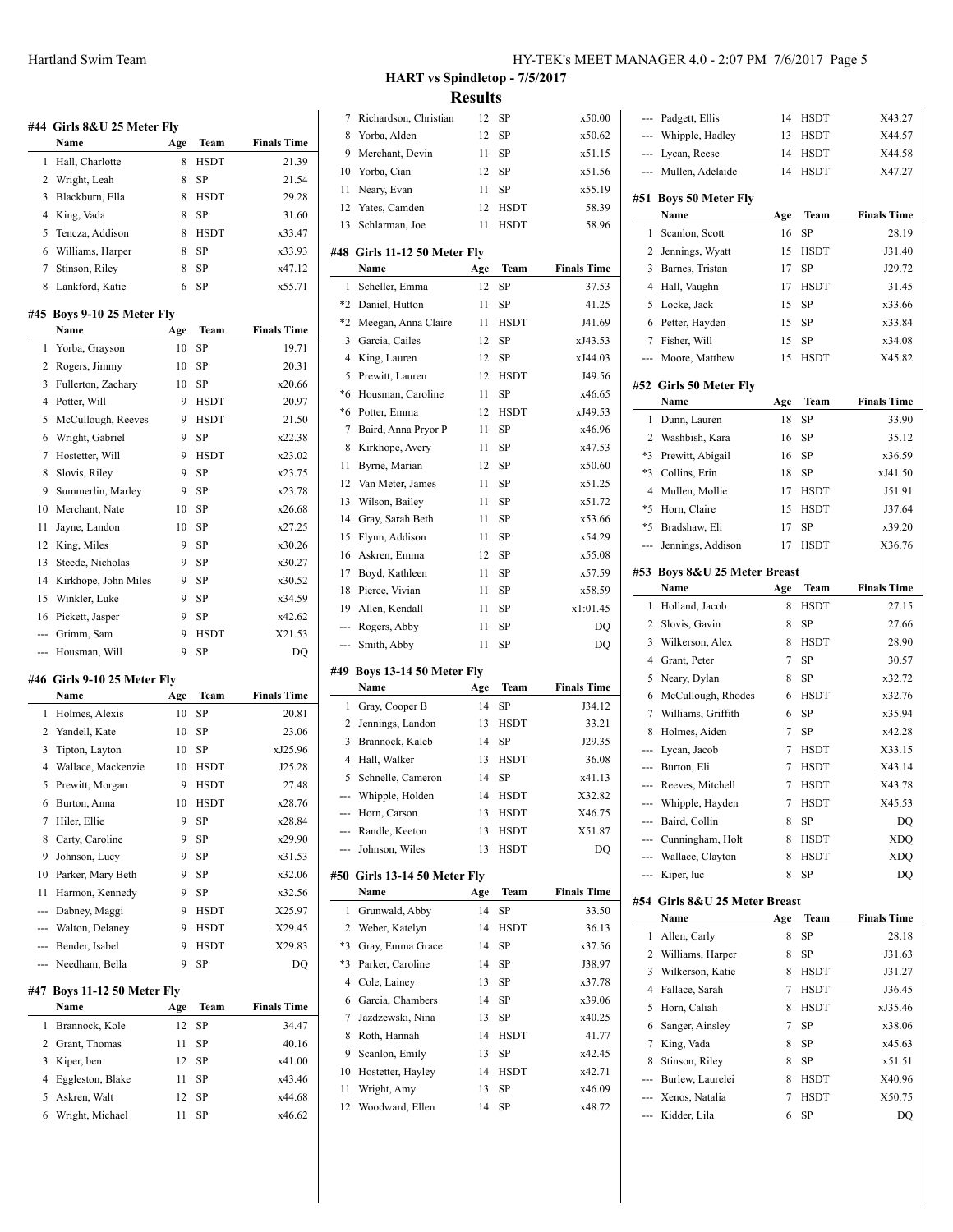|                | (#54 Girls 8&U 25 Meter Breast)       |     |             |                    | 9              |
|----------------|---------------------------------------|-----|-------------|--------------------|----------------|
|                | Barnes, Grayson                       | 7   | SP          | DQ                 | 10             |
| $\overline{a}$ | Lankford, Katie                       | 6   | SP          | DQ                 | 11             |
|                |                                       |     |             |                    | 12             |
|                | #55 Boys 9-10 25 Meter Breast<br>Name | Age | Team        | <b>Finals Time</b> | #58            |
| 1              | Slovis, Riley                         | 9   | SP          | 24.13              |                |
| 2              | Daniel, Briggs                        | 10  | SP          | 24.56              | 1              |
| $*3$           | Rogers, Jimmy                         | 10  | SP          | x24.69             | $\overline{c}$ |
| $*3$           | McCullough, Reeves                    | 9   | <b>HSDT</b> | J26.19             | 3              |
| 4              | Wright, Gabriel                       | 9   | SP          | xJ26.37            | $\overline{4}$ |
| 5              | Wilkerson, Luke                       | 10  | <b>HSDT</b> | J26.16             | 5              |
| 6              | Reeves, Jack                          | 9   | <b>HSDT</b> | xJ28.71            | $*6$           |
| 7              | Merchant, Nate                        | 10  | SP          | x26.97             | *6             |
| 8              | Yorba, Grayson                        | 10  | SP          | x27.40             | $*7$           |
| 9              | Fullerton, Zachary                    | 10  | SP          | x27.65             | $*7$           |
| 11             | Pickett, Jasper                       | 9   | SP          | x33.21             | 9              |
| 12             | Steede, Nicholas                      | 9   | SP          | x34.53             | 10             |
| 13             | Winkler, Luke                         | 9   | SP          | x34.77             | 12             |
| 14             | Kirkhope, John Miles                  | 9   | SP          | x37.38             | 13             |
| ---            | Bracken, Liam                         | 9   | SP          | DQ                 | 14             |
| <u>.</u>       | Housman, Will                         | 9   | SP          | DQ                 | 15             |
| $\overline{a}$ | Jayne, Landon                         | 10  | SP          | DQ                 | 16             |
|                |                                       |     |             |                    | $*17$          |
|                | #56 Girls 9-10 25 Meter Breast        |     |             |                    | $*17$          |
|                | Name                                  | Age | Team        | <b>Finals Time</b> | 19             |
| 1              | Adams, Kayla                          | 10  | HSDT        | 24.31              | 20             |
| 2              | Holmes, Alexis                        | 10  | SP          | 25.22              |                |
| 3              | Sandoval, Annabelle                   | 10  | SP          | 25.30              | ---            |
| 4              | Parker, Mary Beth                     | 9   | SP          | x26.43             |                |
| 5              | Walton, Delaney                       | 9   | <b>HSDT</b> | 28.63              |                |
| 6              | Hiler, Ellie                          | 9   | <b>SP</b>   | x29.25             |                |
| 7              | Tabb, Courteny                        | 9   | SP          | x30.69             | #59            |
| 8              | Falace, Abby                          | 10  | <b>HSDT</b> | x31.75             |                |
| 9              | Needham, Bella                        | 9   | SP          | x31.81             | 1              |
| 10             | Sanger, Addison                       | 9   | SP          | x33.62             | $\overline{c}$ |
| 11             | Moore, Naomi                          | 10  | SP          | x36.50             | 3              |
| 12             | Yandell, Kate                         | 10  | SP          | x36.56             | 4              |
| 13             | Johnson, Lucy                         | 9   | SP          | x39.38             | 5              |
| 14             | Boyd, Eleanor                         | 9   | SP          | x44.40             | 6              |
|                | --- Husz, Lauren                      | 9   | HSDT        | X30.40             | 7              |
|                | Dabney, Maggi                         | 9   | HSDT        | X32.71             |                |
|                | --- Hensley, Kathryn                  | 9   | <b>HSDT</b> | X49.37             |                |
|                | --- Harmon, Kennedy                   | 9   | SP          | DQ<br><b>XDO</b>   |                |
|                | Wombles, Delaynie                     | 9   | HSDT        |                    |                |
| $\overline{a}$ | Stephens, Yasemin                     | 9   | SP          | DQ                 |                |
| #57            | <b>Boys 11-12 50 Meter Breast</b>     |     |             |                    | #60            |
|                | Name                                  | Age | Team        | <b>Finals Time</b> |                |
| 1              | Kiper, ben                            | 12  | SP          | 43.94              | 1              |
| 2              | Grant, Thomas                         | 11  | SP          | 45.19              | 2              |
| 3              | Richardson, Christian                 | 12  | SP          | x51.49             | 3              |
| 4              | Yorba, Alden                          | 12  | SP          | x51.60             | $\overline{4}$ |
| 5              | Wright, Michael                       | 11  | SP          | x52.57             | *5             |
| 6              | Merchant, Devin                       | 11  | SP          | x52.75             | *5             |
| 7              | Humphreys, Liam                       | 12  | SP          | x53.96             | 6              |

8 Yates, Camden 12 HSDT 55.81

| Hartland Swim Team | HY-TEK's MEET MANAGER 4.0 - 2:07 PM 7/6/2017 Page 6 |  |
|--------------------|-----------------------------------------------------|--|
|--------------------|-----------------------------------------------------|--|

**HART vs Spindletop - 7/5/2017**

|                                                                                                                                                                                                                                                                                                                                                                                                                                                                            | HART vs Spindletop - 7/5/2017         |                |                            |                      |        |                 |
|----------------------------------------------------------------------------------------------------------------------------------------------------------------------------------------------------------------------------------------------------------------------------------------------------------------------------------------------------------------------------------------------------------------------------------------------------------------------------|---------------------------------------|----------------|----------------------------|----------------------|--------|-----------------|
|                                                                                                                                                                                                                                                                                                                                                                                                                                                                            |                                       | <b>Results</b> |                            |                      |        |                 |
| 9                                                                                                                                                                                                                                                                                                                                                                                                                                                                          | Neary, Evan                           | 11             | SP                         | x56.52               |        | 10 Wright, Amy  |
| 10                                                                                                                                                                                                                                                                                                                                                                                                                                                                         | Schlarman, Joe                        | 11             | HSDT                       | 58.50                | ---    | Maines, Meg     |
| 11                                                                                                                                                                                                                                                                                                                                                                                                                                                                         | Yorba, Cian                           | 12             | SP                         | x1:00.75             | ---    | Mullen, Cath    |
|                                                                                                                                                                                                                                                                                                                                                                                                                                                                            | 12 Eggleston, Blake                   | 11             | SP                         | x1:05.46             |        |                 |
|                                                                                                                                                                                                                                                                                                                                                                                                                                                                            |                                       |                |                            |                      |        | #61 Boys 50 Me  |
|                                                                                                                                                                                                                                                                                                                                                                                                                                                                            | #58 Girls 11-12 50 Meter Breast       |                |                            |                      |        | Name            |
|                                                                                                                                                                                                                                                                                                                                                                                                                                                                            | Name                                  | Age            | Team                       | <b>Finals Time</b>   | 1      | Jennings, Wy    |
| 1                                                                                                                                                                                                                                                                                                                                                                                                                                                                          | Rogers, Lucy                          | 11             | SP                         | 43.72                | 2      | Petter, Hayde   |
|                                                                                                                                                                                                                                                                                                                                                                                                                                                                            | 2 Zimmer, Julia                       | 12             | <b>HSDT</b>                | J47.52               | 3      | Barnes, Trist   |
|                                                                                                                                                                                                                                                                                                                                                                                                                                                                            | 3 Prewitt, Lauren                     | 12             | <b>HSDT</b>                | J47.83               | 4      | Scanlon, Scc    |
|                                                                                                                                                                                                                                                                                                                                                                                                                                                                            | 4 Gray, Sarah Beth                    | 11             | SP                         | J47.50               | 5      | Hall, Conner    |
|                                                                                                                                                                                                                                                                                                                                                                                                                                                                            | 5 Housman, Caroline                   | 11             | SP                         | x50.03               | 6<br>7 | Amato, Garr     |
|                                                                                                                                                                                                                                                                                                                                                                                                                                                                            | *6 Baird, Anna Pryor P                | 11             | SP                         | x51.82               |        | Brant, Peter    |
|                                                                                                                                                                                                                                                                                                                                                                                                                                                                            | *6 Padgett, Avery                     | 12             | <b>HSDT</b>                | xJ53.03              |        | #62 Girls 50 Me |
| $*7$<br>$*7$                                                                                                                                                                                                                                                                                                                                                                                                                                                               | Daniel, Hutton                        | 11             | SP<br>SP                   | x52.03               |        | Name            |
|                                                                                                                                                                                                                                                                                                                                                                                                                                                                            | Overman, Caroline                     | 11             | SP                         | x52.03<br>x52.15     | 1      | Dunn, Laure     |
| 9                                                                                                                                                                                                                                                                                                                                                                                                                                                                          | Smith, Abby                           | 11             |                            |                      | 2      | Helmers, Lar    |
| 10<br>12                                                                                                                                                                                                                                                                                                                                                                                                                                                                   | Wilson, Bailey                        | 11<br>11       | SP                         | x52.97<br>x54.00     | 3      | Jennings, Ad    |
|                                                                                                                                                                                                                                                                                                                                                                                                                                                                            | Flynn, Addison<br>13 Van Meter, James |                | SP<br>SP                   |                      | 4      | Horn, Claire    |
|                                                                                                                                                                                                                                                                                                                                                                                                                                                                            |                                       | 11             |                            | x54.47               | 5      | Jazdzewski,     |
|                                                                                                                                                                                                                                                                                                                                                                                                                                                                            | 14 Askren, Emma                       | 12             | SP                         | x57.28               | *6     | Wesley, Alex    |
|                                                                                                                                                                                                                                                                                                                                                                                                                                                                            | 15 Schnelle, Samantha                 | 11             | SP                         | x58.31               | *6     | Mullen, Mol     |
| 16                                                                                                                                                                                                                                                                                                                                                                                                                                                                         | Byrne, Marian                         | 12             | SP                         | x1:00.50             | 7      | Altwies, Gra    |
| $*17$                                                                                                                                                                                                                                                                                                                                                                                                                                                                      | *17 Pierce, Vivian                    | 11<br>11       | SP<br>SP                   | x1:04.35             | 8      | Sims, Lucy      |
|                                                                                                                                                                                                                                                                                                                                                                                                                                                                            | Boyd, Kathleen                        | 11             |                            | x1:04.35             |        | #63 Boys 8&U    |
|                                                                                                                                                                                                                                                                                                                                                                                                                                                                            | 19 Allen, Kendall                     |                | SP<br>SP                   | x1:12.15             |        | Team            |
| $\frac{1}{2} \left( \frac{1}{2} \right) \left( \frac{1}{2} \right) \left( \frac{1}{2} \right) \left( \frac{1}{2} \right) \left( \frac{1}{2} \right) \left( \frac{1}{2} \right) \left( \frac{1}{2} \right) \left( \frac{1}{2} \right) \left( \frac{1}{2} \right) \left( \frac{1}{2} \right) \left( \frac{1}{2} \right) \left( \frac{1}{2} \right) \left( \frac{1}{2} \right) \left( \frac{1}{2} \right) \left( \frac{1}{2} \right) \left( \frac{1}{2} \right) \left( \frac$ | 20 Rogers, Abby                       | 11<br>12       |                            | x1:25.37             | 1      | <b>HSDT</b>     |
|                                                                                                                                                                                                                                                                                                                                                                                                                                                                            | Xenos, Ava                            |                | <b>HSDT</b>                | X1:00.89             |        | Holland, Ja     |
|                                                                                                                                                                                                                                                                                                                                                                                                                                                                            | --- Hetzel-Ebben, Mia                 | 11             | <b>HSDT</b>                | X1:02.63             |        | McCullous       |
|                                                                                                                                                                                                                                                                                                                                                                                                                                                                            | --- Romero, Isabel                    | 11<br>11       | <b>HSDT</b><br><b>HSDT</b> | X1:14.26<br>X1:21.02 |        | $2$ SP          |
| ---                                                                                                                                                                                                                                                                                                                                                                                                                                                                        | Sackleh, Marielle                     |                |                            |                      |        | Grant, Pete     |
|                                                                                                                                                                                                                                                                                                                                                                                                                                                                            | #59 Boys 13-14 50 Meter Breast        |                |                            |                      |        | Neary, Dy       |
|                                                                                                                                                                                                                                                                                                                                                                                                                                                                            | Name                                  | Age            | Team                       | <b>Finals Time</b>   | 3      | <b>HSDT</b>     |
| 1                                                                                                                                                                                                                                                                                                                                                                                                                                                                          | Whipple, Holden                       | 14             | <b>HSDT</b>                | 40.18                |        | Cunningha       |
|                                                                                                                                                                                                                                                                                                                                                                                                                                                                            | 2 Gray, Cooper B                      | 14             | SP                         | 40.65                |        | Lycan, Jac      |
|                                                                                                                                                                                                                                                                                                                                                                                                                                                                            | 3 Horn, Carson                        | 13             | <b>HSDT</b>                | 44.81                | 4      | <b>HSDT</b>     |
| $\overline{4}$                                                                                                                                                                                                                                                                                                                                                                                                                                                             | Schnelle, Cameron                     | 14             | SP                         | 46.19                |        | Ferguson,       |
| 5                                                                                                                                                                                                                                                                                                                                                                                                                                                                          | Van Meter, Solomon                    | 13             | SP                         | x46.94               |        | Burton, El      |
| 6                                                                                                                                                                                                                                                                                                                                                                                                                                                                          | Griffin, Jacob                        | 13             | HSDT                       | x49.21               | 5      | SP              |
|                                                                                                                                                                                                                                                                                                                                                                                                                                                                            | 7 Grant, James W                      | 13             | SP                         | x57.60               |        | Monroe, A       |
| ---                                                                                                                                                                                                                                                                                                                                                                                                                                                                        | Adams, Brayden                        | 14             | HSDT                       | X49.00               |        | Baird, Col      |
|                                                                                                                                                                                                                                                                                                                                                                                                                                                                            | --- Romero, Harrison                  | 13             | <b>HSDT</b>                | X49.65               |        |                 |
|                                                                                                                                                                                                                                                                                                                                                                                                                                                                            | --- Randle, Keeton                    | 13             | HSDT                       | X51.56               |        | #64 Girls 8&U   |
|                                                                                                                                                                                                                                                                                                                                                                                                                                                                            | Smith, Kyle                           | 13             | HSDT                       | X51.81               |        | Team            |
|                                                                                                                                                                                                                                                                                                                                                                                                                                                                            | Adams, Luke                           | 13             | HSDT                       | X54.22               | 1      | <b>HSDT</b>     |
|                                                                                                                                                                                                                                                                                                                                                                                                                                                                            | #60 Girls 13-14 50 Meter Breast       |                |                            |                      |        | Wilkerson,      |
|                                                                                                                                                                                                                                                                                                                                                                                                                                                                            | Name                                  | Age            | <b>Team</b>                | <b>Finals Time</b>   |        | Blackburn       |
| 1                                                                                                                                                                                                                                                                                                                                                                                                                                                                          | Weber, Katelyn                        | 14             | <b>HSDT</b>                | 42.52                |        | 2 SP            |
| 2                                                                                                                                                                                                                                                                                                                                                                                                                                                                          | Roth, Hannah                          | 14             | HSDT                       | J46.51               |        | Williams,       |
| 3                                                                                                                                                                                                                                                                                                                                                                                                                                                                          | Wright, Hannah                        | 13             | SP                         | 46.22                |        | Kidder, Li      |
|                                                                                                                                                                                                                                                                                                                                                                                                                                                                            | 4 Locke, Avery                        | 13             | SP                         | J46.10               | 3      | <b>HSDT</b>     |
|                                                                                                                                                                                                                                                                                                                                                                                                                                                                            |                                       | 13             | SP                         | x46.53               |        | Horn, Cali      |
| *5                                                                                                                                                                                                                                                                                                                                                                                                                                                                         | Scanlon, Emily                        |                |                            |                      |        | Burlew, La      |
|                                                                                                                                                                                                                                                                                                                                                                                                                                                                            | *5 Hostetter, Hayley                  | 14             | HSDT                       | xJ53.37              |        |                 |
|                                                                                                                                                                                                                                                                                                                                                                                                                                                                            | 6 Gray, Lucy Kate                     | 13             | SP                         | x49.47               | 4      | SP              |
|                                                                                                                                                                                                                                                                                                                                                                                                                                                                            | 7 Yandell, Allison                    | 13             | SP                         | x49.72               |        | Allen, Car      |
| 8                                                                                                                                                                                                                                                                                                                                                                                                                                                                          | Jazdzewski, Nina                      | 13             | SP                         | x52.96               |        | King, Vada      |
|                                                                                                                                                                                                                                                                                                                                                                                                                                                                            |                                       |                |                            |                      |        |                 |
|                                                                                                                                                                                                                                                                                                                                                                                                                                                                            |                                       |                |                            |                      |        |                 |
|                                                                                                                                                                                                                                                                                                                                                                                                                                                                            |                                       |                |                            |                      |        |                 |

|        | --- Maines, Megan                  | 13        | <b>HSDT</b>     | X51.33                                |
|--------|------------------------------------|-----------|-----------------|---------------------------------------|
| $-$    | Mullen, Catherine                  | 13        | <b>HSDT</b>     | X1:04.57                              |
|        |                                    |           |                 |                                       |
|        | #61 Boys 50 Meter Breast<br>Name   |           | <b>Team</b>     | <b>Finals Time</b>                    |
| 1      |                                    | Age<br>15 | <b>HSDT</b>     | 36.03                                 |
|        | Jennings, Wyatt                    |           |                 |                                       |
| 2      | Petter, Hayden                     | 15        | SP              | 36.50                                 |
| 3<br>4 | Barnes, Tristan                    | 17        | SP<br>SP        | 36.75                                 |
|        | Scanlon, Scott                     | 16        |                 | x37.43                                |
| 5      | Hall, Conner                       | 15        | <b>HSDT</b>     | 40.33                                 |
| 6      | Amato, Garrett                     | 18        | SP              | x41.68                                |
|        | 7 Brant, Peter                     | 16        | HSDT            | x43.08                                |
|        | #62 Girls 50 Meter Breast          |           |                 |                                       |
|        | Name                               | Age       | Team            | <b>Finals Time</b>                    |
| 1      | Dunn, Lauren                       | 18        | SP              | 39.50                                 |
| 2      | Helmers, Laney                     | 18        | SP              | J44.31                                |
| 3      | Jennings, Addison                  | 17        | <b>HSDT</b>     | J41.95                                |
| 4      | Horn, Claire                       | 15        | <b>HSDT</b>     | J43.84                                |
| 5      | Jazdzewski, Maya                   | 17        | SP              | xJ44.29                               |
| *6     | Wesley, Alexandra                  | 15        | SP              | x45.76                                |
| *6     | Mullen, Mollie                     | 17        | <b>HSDT</b>     | xJ54.31                               |
| 7      | Altwies, Grace                     | 18        | SP              | x50.77                                |
| 8      | Sims, Lucy                         | 16        | SP              | x52.32                                |
|        | #63 Boys 8&U 100 Meter Free Relay  |           |                 |                                       |
|        | Team                               | Relay     |                 | <b>Finals Time</b>                    |
| 1      | <b>HSDT</b>                        |           | A               | 1:27.15                               |
|        | Holland, Jacob 8                   |           |                 | Schlarman, Ben 7                      |
|        | McCullough, Rhodes 6               |           |                 | Wilkerson, Alex 8                     |
| 2      | <b>SP</b>                          |           | A               | 1:27.28                               |
|        | Grant, Peter 7                     |           |                 | Kidder, Charlie 8                     |
|        | Neary, Dylan 8                     |           | Slovis, Gavin 8 |                                       |
| 3      | <b>HSDT</b>                        |           | B               | x1:40.44                              |
|        | Cunningham, Holt 8                 |           |                 | Whipple, Hayden 7                     |
|        | Lycan, Jacob 7                     |           |                 | Wallace, Clayton 8                    |
| 4      | <b>HSDT</b>                        |           | C               | x2:01.44                              |
|        | Ferguson, Matthew 8                |           |                 | Lycan, Joshua 7                       |
|        | Burton, Eli 7                      |           |                 | Schlarman, Matt 6                     |
| 5      | <b>SP</b>                          |           | B               | x2:05.25                              |
|        | Monroe, Andrew 8                   |           |                 | Williams, Griffith 6                  |
|        | Baird, Collin 8                    |           |                 | Franklin, Sawyer 7                    |
|        |                                    |           |                 |                                       |
|        | #64 Girls 8&U 100 Meter Free Relay | Relay     |                 |                                       |
| 1      | Team<br><b>HSDT</b>                |           | А               | <b>Finals Time</b><br>1:35.58         |
|        | Wilkerson, Katie 8                 |           |                 |                                       |
|        | Blackburn, Ella 8                  |           |                 | Fallace, Sarah 7<br>Hall, Charlotte 8 |
| 2      | <b>SP</b>                          |           | A               | 1:44.03                               |
|        |                                    |           |                 |                                       |
|        | Williams, Harper 8                 |           | Wright, Leah 8  | Barnes, Grayson 7                     |
| 3      | Kidder, Lila 6<br><b>HSDT</b>      |           | B               | x1:58.25                              |
|        |                                    |           |                 |                                       |
|        | Horn, Caliah 8                     |           |                 | Linville, Kaitlyn 7                   |
|        | Burlew, Laurelei 8<br><b>SP</b>    |           |                 | Tencza, Addison 8                     |
| 4      |                                    |           | B               | x2:12.75                              |
|        | Allen, Carly 8                     |           |                 | Meredith, Grace 7                     |
|        | King, Vada 8                       |           |                 | Stinson, Riley 8                      |
|        |                                    |           |                 |                                       |

13 SP  $x53.59$